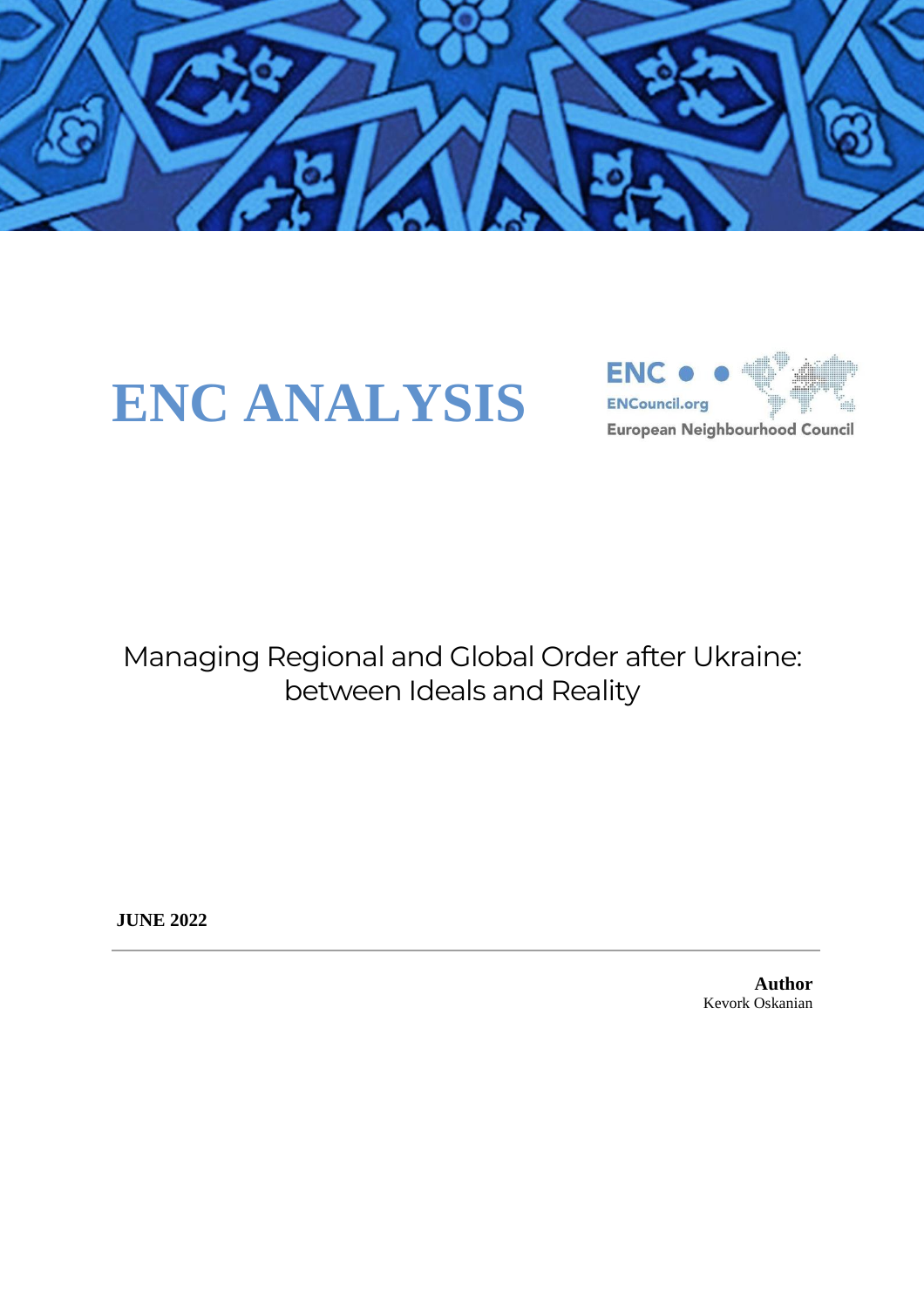

## **Table of Contents**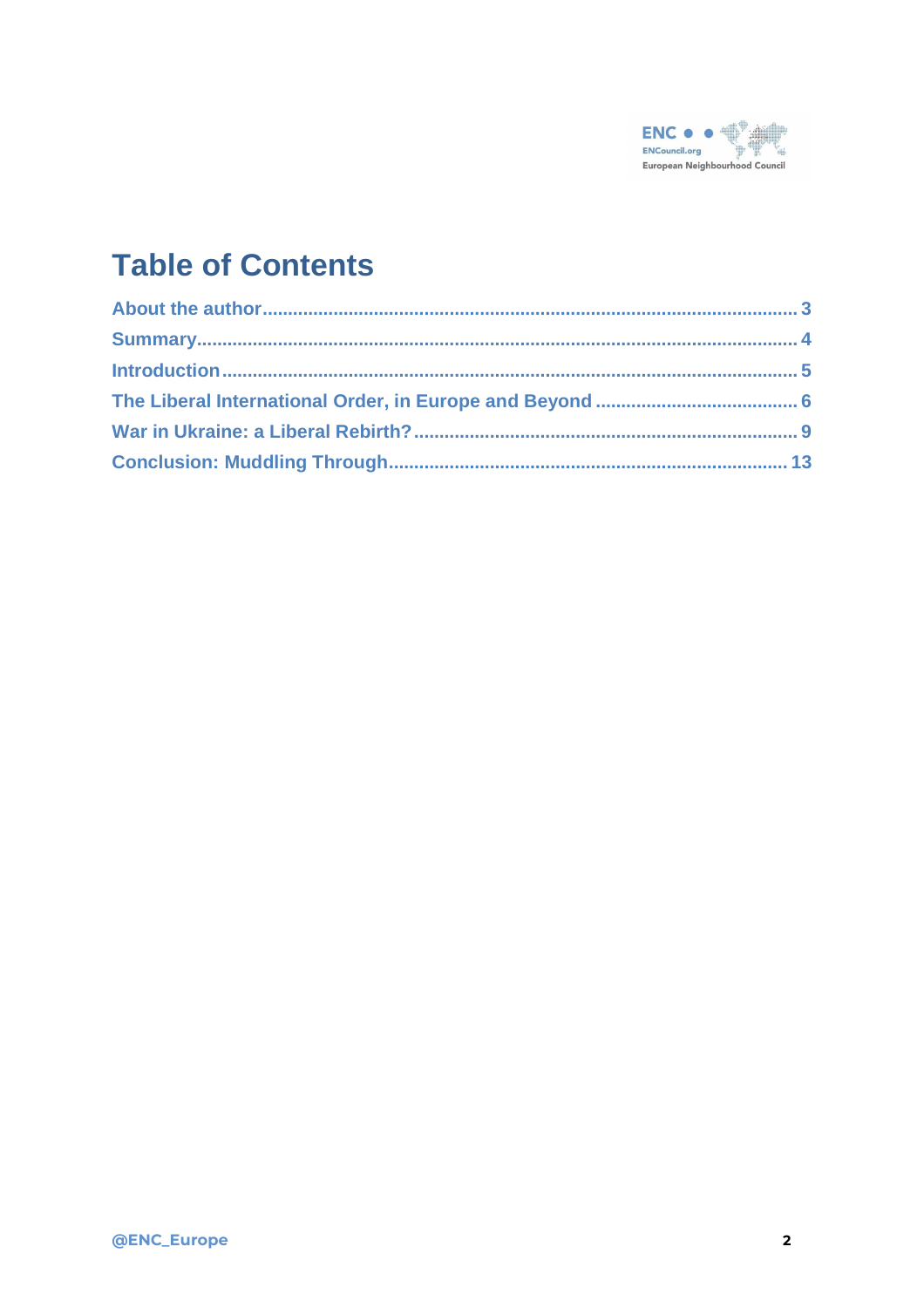

## <span id="page-2-0"></span>**About the author**



**Dr. Kevork Oskanian** is a Lecturer at the University of Exeter, and an Honorary Research Fellow at the University of Birmingham, UK. He obtained his PhD at the London School of Economics' Department of International Relations, and has previously taught at the LSE and the University of Westminster. His latest monograph titled 'Russian Exceptionalism between East and West: The Ambiguous Empire' (Palgrave), provides a novel long-term approach to the role of Russia's imperial legacies in its interactions with the former Soviet space. His current research interests include the International Relations of Eurasia, and

post-liberal approaches to International Society and the state.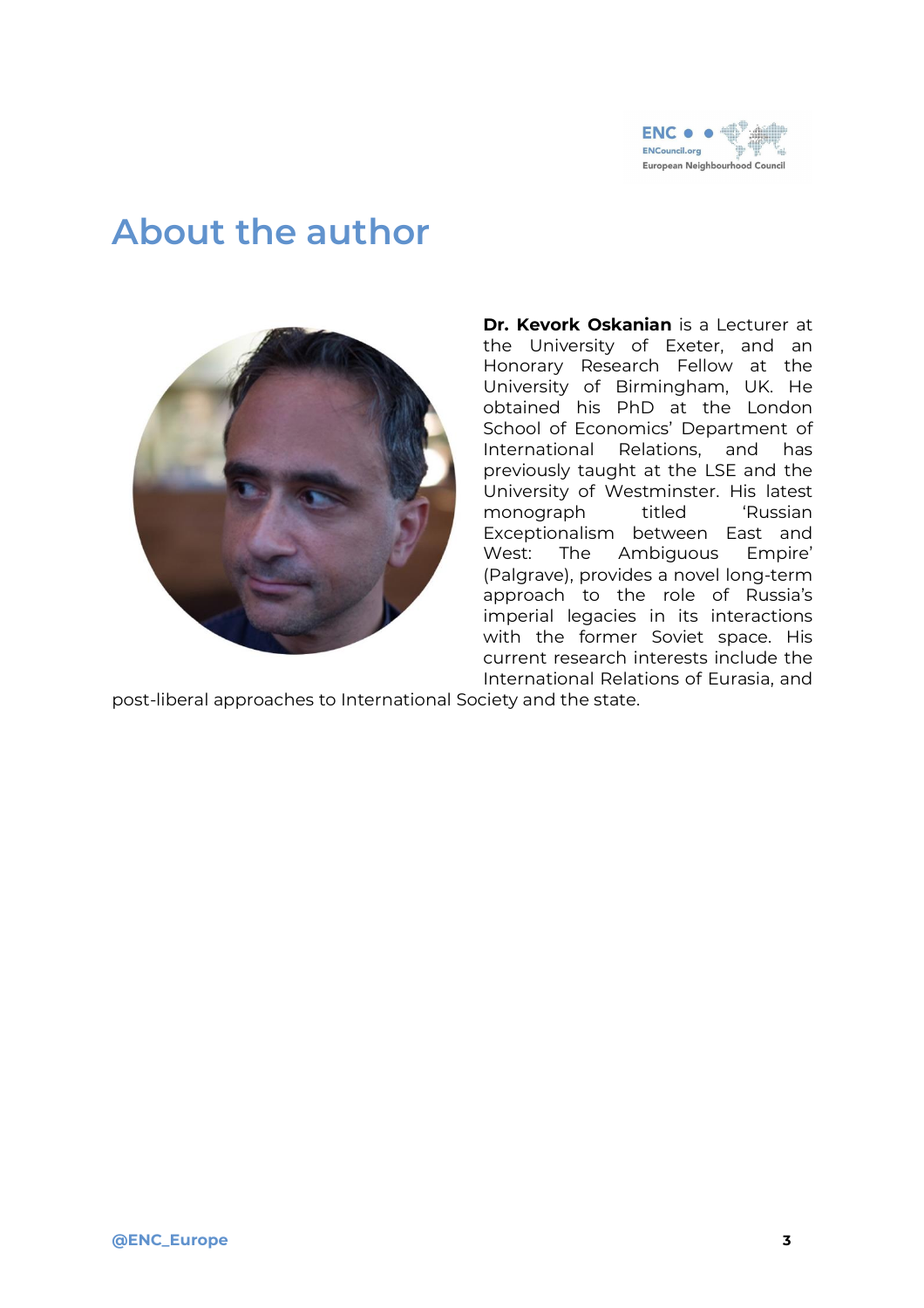

#### <span id="page-3-0"></span>**Summary**

This paper examines the future of the European regional and global order in light of the ongoing Ukraine war. Following an overview of the various longer- and shorter-term tensions in the Western alliance regarding policies towards Russia in the run-up to the war – between 'Old European' states like Germany and France, Central and Eastern European allies, and the United States – it identifies several issues around which fissures within NATO and the EU could reappear in the future: populist electoral successes – including the United States, extreme developments in Ukraine itself, and redefined relations with the wider world – specifically, China, and the global South. It is argued that the West will likely be confronted with a number of difficult dilemmas over the longer term and that a return to the Liberal International Order as conceived at its inception, in the early 1990s, will remain highly unlikely. The argument concludes by recommending a revision of Western states' social contracts and the development of a culture of flexible compromise over liberal dogma in relations with the wider world.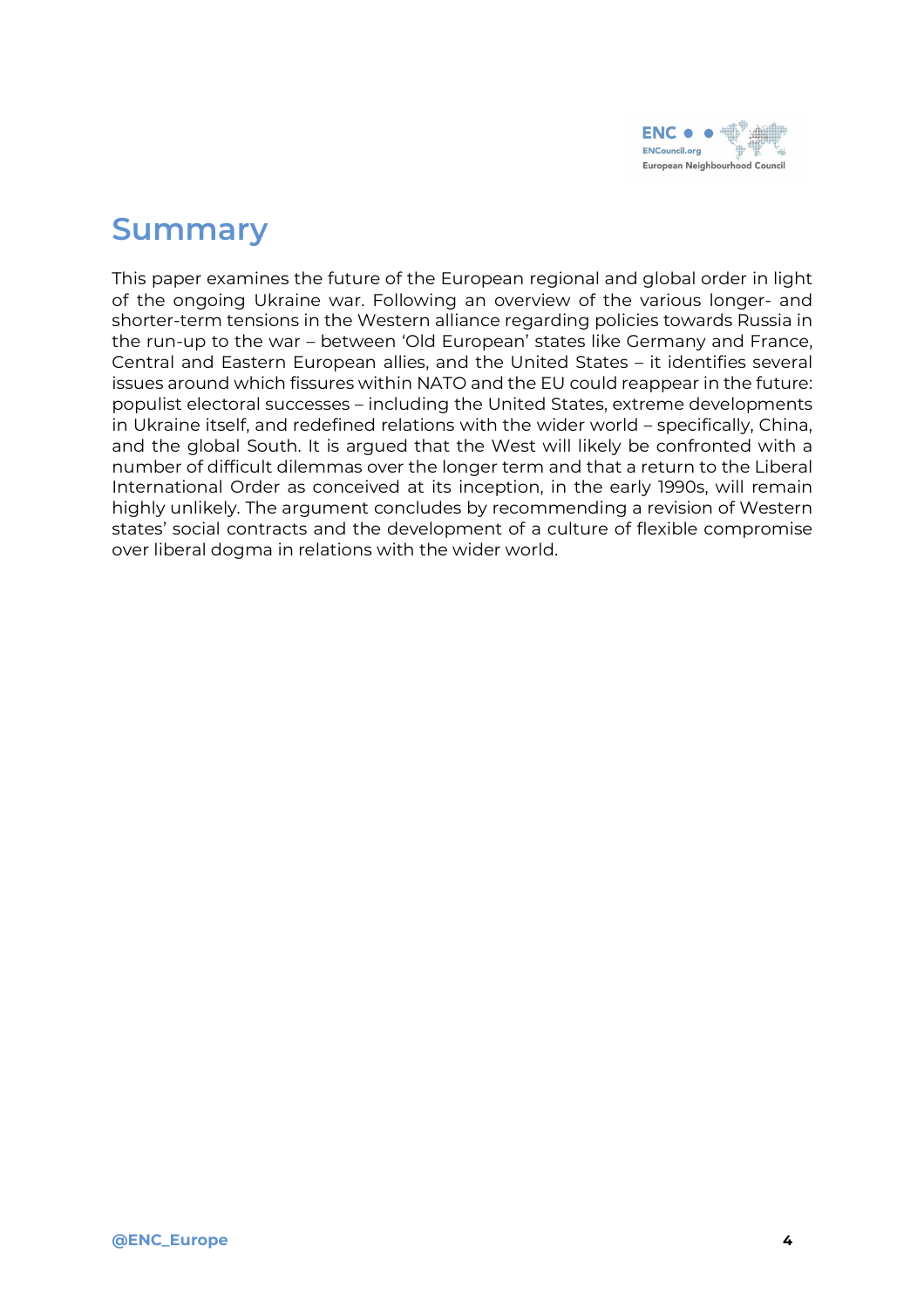

#### <span id="page-4-0"></span>**Introduction**

It has often been remarked that the ongoing war in Ukraine has reinvigorated the West's sense of purpose, just as its coherence appeared to be waning.<sup>1</sup> While Germany has been an outlier in terms of the prudence displayed – very much in line with its full embrace of the 'Old European' approach towards the East that long posited pacification through economic and political engagement – a broad consensus seems to have emerged that the old methods of economic and political engagement with Russia have failed; instead, events appear to have validated the more hard-power approach of NATO expansion as the more adequate response to Moscow's growing assertiveness. Most – but not all – NATO members have subjected Moscow to a series of never-before seen political, economic and cultural sanctions while providing unseen levels of military support – albeit short of direct intervention – to the Ukrainian state.<sup>2</sup> With Russia's consecutive failures in its ongoing campaign, the alliance's aims have hardened from preventing a wholesale Russian takeover of the country, to *strategically weakening* the attacking side to such an extent that a repeat of that intervention would be beyond its capabilities.<sup>3</sup>

So far, so good. But will this new-found concord last? And does this new-found unity – as some contend - imply a revival of the Liberal International Order (LIO) – at least in Europe - against the assertion of some commentators that this conflict represents its final gasp?<sup>4</sup> In what comes below, I will examine these two questions:

<sup>&</sup>lt;sup>1</sup> Morcos, P., & Monaghan, S. (2022, 29 March). NATO and the European Union Show Unity and Resolve in Brussels. CSIS. Retrieved 4 May from [https://www.csis.org/analysis/nato](https://www.csis.org/analysis/nato-and-european-union-show-unity-and-resolve-brussels)[and-european-union-show-unity-and-resolve-brussels](https://www.csis.org/analysis/nato-and-european-union-show-unity-and-resolve-brussels)

<sup>2</sup> Euractiv. (2022, 30 April). Special Capitals: What Europeans do to support Ukraine. Retrieved 4 May from [https://www.euractiv.com/section/politics/news/special-capitals](https://www.euractiv.com/section/politics/news/special-capitals-what-europeans-do-to-support-ukraine/)[what-europeans-do-to-support-ukraine/,](https://www.euractiv.com/section/politics/news/special-capitals-what-europeans-do-to-support-ukraine/) Fouriezos, N. (2022, 29 April). As Support for Ukraine Accelerates, Key US Senators Explore the Next Moves to Prevent a Russian Victory. Atlantic Council. Retrieved 4 May from

[https://www.atlanticcouncil.org/blogs/new-atlanticist/as-support-for-ukraine-accelerates](https://www.atlanticcouncil.org/blogs/new-atlanticist/as-support-for-ukraine-accelerates-key-us-senators-explore-the-next-moves-to-prevent-a-russian-victory/)[key-us-senators-explore-the-next-moves-to-prevent-a-russian-victory/](https://www.atlanticcouncil.org/blogs/new-atlanticist/as-support-for-ukraine-accelerates-key-us-senators-explore-the-next-moves-to-prevent-a-russian-victory/)

<sup>&</sup>lt;sup>3</sup> Borger, J. (2022). Pentagon Chief's Russia Remarks Show Shift in US's Declared Aims in Ukraine. The Guardian. Retrieved 4 May 2022, from

[https://www.theguardian.com/world/2022/apr/25/russia-weakedend-lloyd-austin](https://www.theguardian.com/world/2022/apr/25/russia-weakedend-lloyd-austin-ukraineπ)[ukraineπ](https://www.theguardian.com/world/2022/apr/25/russia-weakedend-lloyd-austin-ukraineπ)

<sup>4</sup> Jacobs, S. (2022). The Ukraine Crisis Is the Final Nail in the Coffin of the Western Liberal Order. *The Daily Telegraph*. Retrieved 4 May 2022, from

[https://www.telegraph.co.uk/politics/2022/02/21/ukraine-crisis-final-nail-coffin-western](https://www.telegraph.co.uk/politics/2022/02/21/ukraine-crisis-final-nail-coffin-western-liberal-order/)[liberal-order/,](https://www.telegraph.co.uk/politics/2022/02/21/ukraine-crisis-final-nail-coffin-western-liberal-order/) Rodrik, D. (2022). Ukraine Invasion Signals the Death of 'Liberal' World Order. What Will Replace It? *South China Morning Post*. Retrieved 4 May 2022, from [https://www.scmp.com/comment/opinion/article/3169923/ukraine-invasion-signals-death](https://www.scmp.com/comment/opinion/article/3169923/ukraine-invasion-signals-death-liberal-world-order-what-will%20,%20Shani,%20G.,%20&%20Behr,%20H.%20(2022).%20A%20New%20World%20Order?%20From%20a%20Liberal%20to%20a%20Post-Western%20Order.%20E-IR.%20Retrieved%204%20May%202022,%20from%20https://www.e-ir.info/2022/03/13/opinion-a-new-world-order-from-a-liberal-to-a-post-western-order/)[liberal-world-order-what-will](https://www.scmp.com/comment/opinion/article/3169923/ukraine-invasion-signals-death-liberal-world-order-what-will%20,%20Shani,%20G.,%20&%20Behr,%20H.%20(2022).%20A%20New%20World%20Order?%20From%20a%20Liberal%20to%20a%20Post-Western%20Order.%20E-IR.%20Retrieved%204%20May%202022,%20from%20https://www.e-ir.info/2022/03/13/opinion-a-new-world-order-from-a-liberal-to-a-post-western-order/) , Shani, G., & Behr, H. (2022).

A New World Order? From a Liberal to a Post-Western Order. *E-IR*. Retrieved 4 May 2022, from [https://www.e-ir.info/2022/03/13/opinion-a-new-world-order-from-a-liberal-to-a-post](https://www.e-ir.info/2022/03/13/opinion-a-new-world-order-from-a-liberal-to-a-post-western-order/)[western-order/](https://www.e-ir.info/2022/03/13/opinion-a-new-world-order-from-a-liberal-to-a-post-western-order/)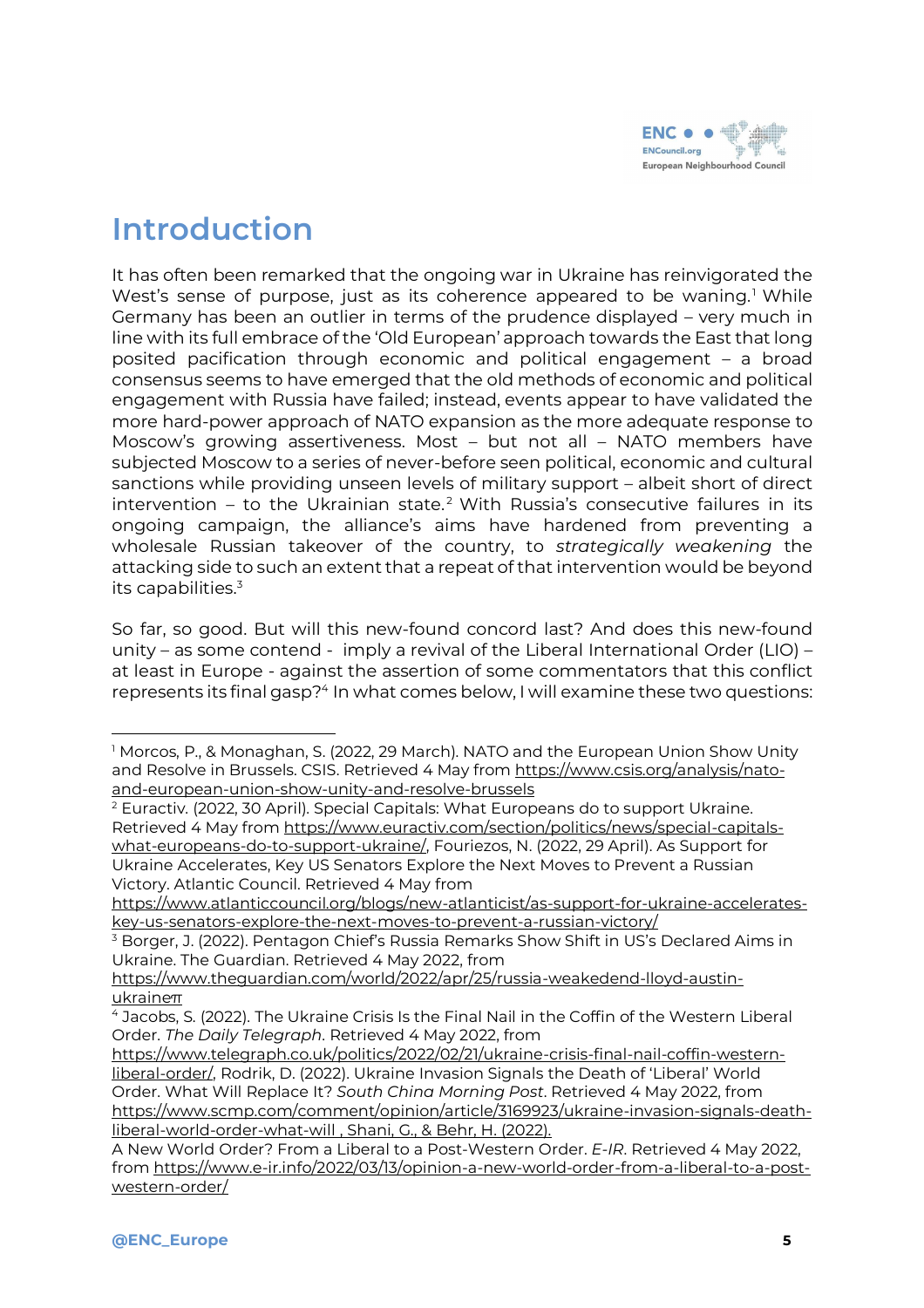

firstly, on the potential effects of the Ukraine war on the West's apparently newfound unity of purpose; and, secondly, on its effects on the LIO, and its norms and practices – on the continent, and beyond. In so doing, I shall be examining potential stress-points that may emerge or re-emerge in coming months and years in the West as Russia's aggression against Ukraine unfolds; and the extent to which it will affect – positively or negatively – the survival of these norms in the wider global order.

My argument will thus revolve around the challenges to and requirements for Western coherence, and the survival of liberal assumptions as the bedrock governing their own interactions, and their interactions with the wider world. If these assumptions posit a 'Kantian zone of peace' among interdependent, democratic states under the international rule of law as the best guarantee for a peaceful Europe, can such a zone be salvaged, indeed reinvigorated from the wreckage of the current war; and will the liberal West be able to function as the core of a broader, liberal global order by shaping the world based on these three fundamental principles, going forward?

### <span id="page-5-0"></span>**The Liberal International Order, in Europe and Beyond**

The current crisis of the LIO can be traced back to any number of possible dates, with some going so far as to argue if the order itself was inexistent, or in a perpetual state of disorder from its posited beginning.<sup>5</sup> Whatever one's preferences: there is little doubt that the Western-dominated LIO has been in a state of crisis for some time now, and that the Russian invasion of Ukraine represents the latest in a long list of epicentres to its steady decline. Indeed, Europe's post-Cold War security order had always been tightly interwoven with many of its core - liberal assumptions: the pacifying nature of democracy, free markets and a 'rules-based order' underlay much of the logic behind both NATO and EU expansion, as well as the EU's broader engagement with its Eastern Neighbourhood. Coupled with an open-door policy, the Western core's liberal conditionalities ensured its status as a norm-maker, and, conversely, the role of aspiring members as norm-takers during much of the post-Cold War era. Beyond Europe, the mental image of policymakers was all too often defined by a world with the liberal, Western 'civilised world' at its centre.

There were always important differences within what evolved to become 'the West' as we know it today, however. To the members of 'Old Europe', this abovementioned liberal framework prevented a return to the 'bad old days' of a Europe of competing nation-states through the 'education' of their newly liberated

<sup>5</sup> Luce, E. (2022). Biden Should Scrap Talk of the 'Liberal International Order'. Financial Times. Retrieved 4 May 2022, from [https://www.ft.com/content/41d10062-ebe7-4fe4-ba63](https://www.ft.com/content/41d10062-ebe7-4fe4-ba63-c530e61b8f20) [c530e61b8f20](https://www.ft.com/content/41d10062-ebe7-4fe4-ba63-c530e61b8f20) , Porter, P. (2020). The False Promise of Liberal Order. Polity Press.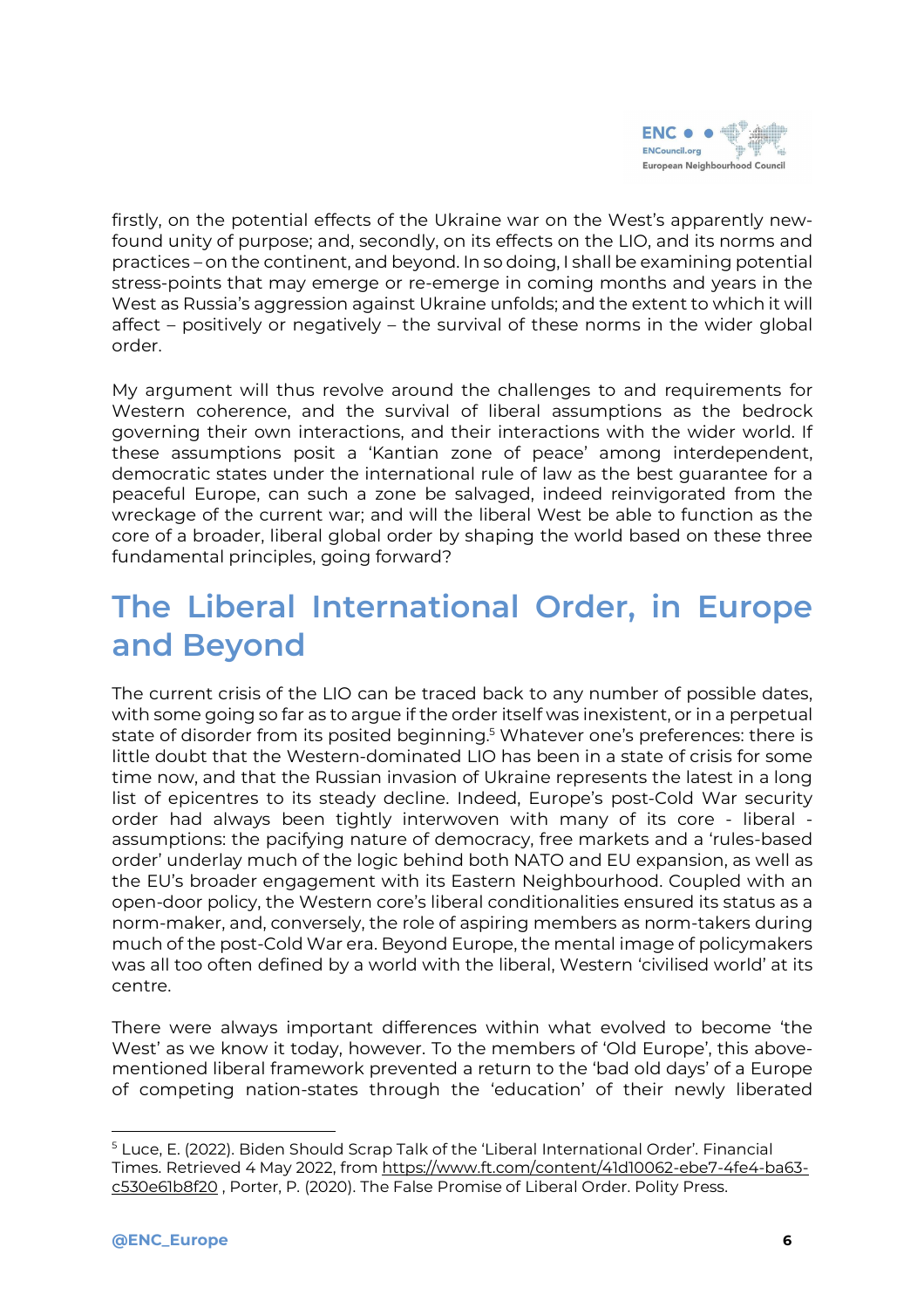

brethren into – essentially – liberal civilisation, radiating outward from itself. To its Central and Eastern European neighbours, it held up the prospect of joining the Western elite of International Society, all the while ensuring security from their greatest fear: a resurgent Russia. To the United States, it presented a way to stabilise a region which had long stood at the core of its globally defined interest, within an ideological framework with which its policymakers had long been familiar – and which now, with the 'End of History', appeared as the only rational way of managing international affairs globally – through direct interventions, if necessary.

A fundamental divergence on regional and global order was thus built into Europe's post-Cold War security landscape from the start, first of all with implications for relations with Moscow. In Western Europe, Russia was seen in contradictory ways, on the one hand as a potential *taker* of the liberal norms being promoted in the West, on the other hand as *too large, too alien,* and *too unpredictable* to ever become a fully-fledged participant in the region's various 'grand projects', and itself become a 'norm-maker'. <sup>6</sup> The result was a pragmatic form of engagement aimed at trying to insert Russia into a broader conceptualisation of International Order – especially in the economic realm: as a customer – of financial services, or weaponry – or as a supplier – of energy, with economic interdependence providing it with a stake in upholding stability in a shared neighbourhood. In Central and Eastern Europe, Moscow was seen much more unambiguously, through the lens of decades, or centuries, of hierarchical rule: the EU, and, especially, NATO boundaries were, primarily, hard, protective shields against a revival of empire, a consideration far outweighing any liberal hopes for potential transformations through engagement and trade.<sup>7</sup>

Meanwhile, the United States - Europe's old security guarantor – saw these processes from the very distinctive perspective of the 'last remaining superpower' managing stability in a region of core interest as part of its long-perceived global responsibilities. A peaceful, prosperous Western Europe based on Wilsonian precepts had after all, been at the centre of its strategic worldview since the end of World War Two; its decision to expand this logic towards Central and Eastern Europe after some deliberation fit perfectly within the proclivities of its elite.<sup>8</sup> So did the combination of this rationale with a more geopolitical concern with Russian backsliding, a worry shared with the Central and Eastern Europeans, albeit perhaps based more directly on liberalism's assumptions on the link between regime type and international behaviour than on direct historic experience. <sup>9</sup> Occasional grumbles on European free-riding notwithstanding, Washington was willing to

<sup>7</sup> Von Hlatky, S., & Fortmann, M. (2020). NATO Enlargement and the Failure of the Cooperative Security Mindset. International Politics, 57(3), 554-572.

<https://doi.org/10.1057/s41311-020-00240-w>

<sup>6</sup> Prozorov, S. (2006). Understanding Conflict between Russia and the EU. Palgrave.

<sup>8</sup> Sarotte, M. E. (2019). How to Enlarge NATO: the Debate Inside the Clinton Administration, 1993-95. International Security, 44(1), 7-41.

<sup>9</sup> Goldgeier, J. M., & Michael, M. (2003). Power and Purpose: US Policy toward Russia after the Cold War. Brookings Institution.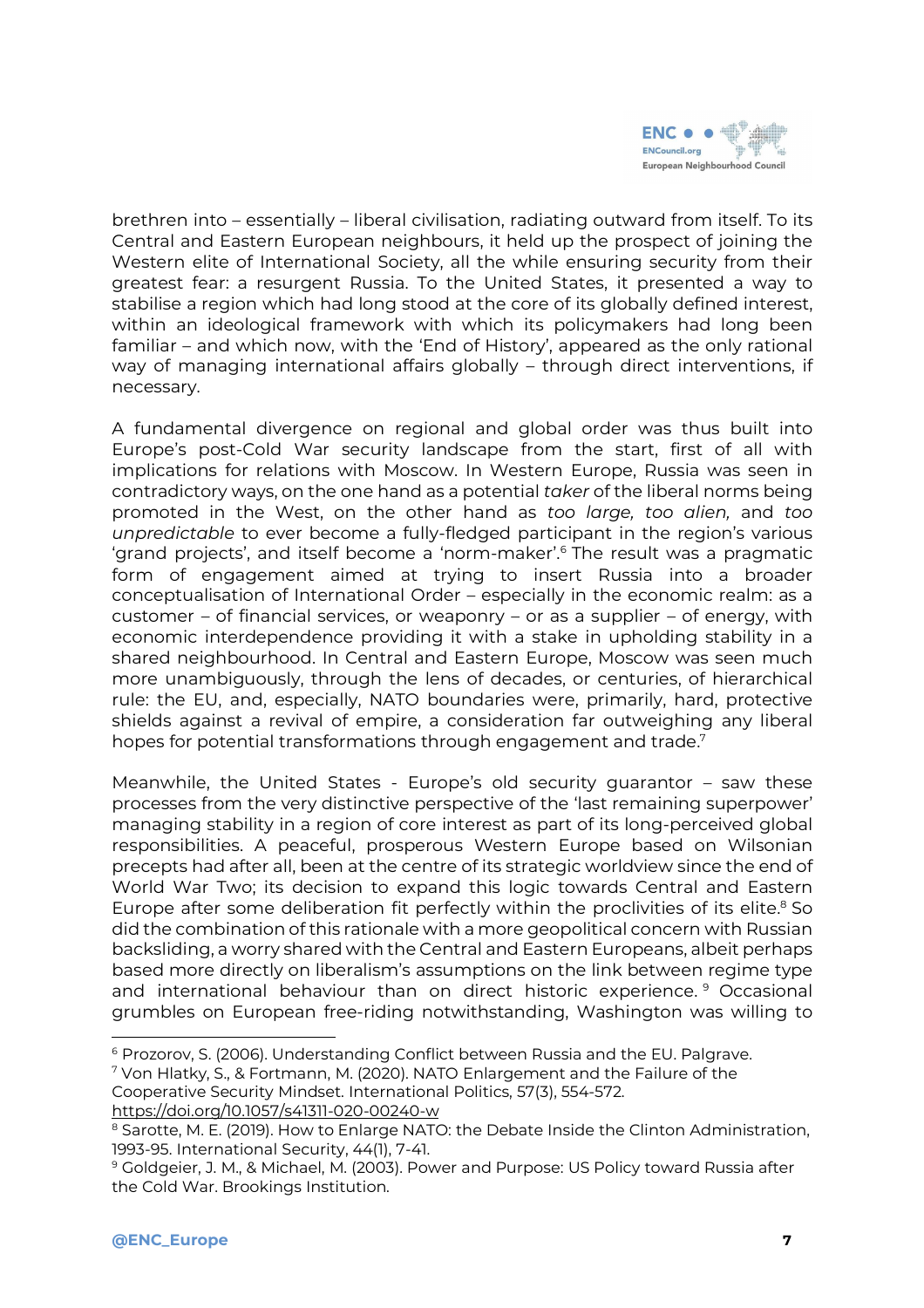

pay the price for maintaining its commitments on the Continent, partly as a backstop to these fears, partly because peace within the 'core' allowed it to concentrate on its hegemonic missions in the (semi-)periphery.

These divergences came to a head in the 2000s, with the successful incorporation of Central and Eastern Europe's states into NATO and the EU, and calls from nowindependent former Soviet republics like Ukraine, and Georgia, for 'more of the same'. Wary of offending Russia, 'Old Europe' advocated stabilising the former Soviet space, and integrating it *politically* and *economically* with the Western core through mechanisms *short of full membership*, like the European Neighbourhood Policy, the Eastern Partnership, and 'strategic partnerships' with Russia: in its eyes, positive-sum propositions no-one, including Moscow, could object to.<sup>10</sup> Central and Eastern European states, by contrast, viewed interactions with the former Soviet space as a way of pushing their military-strategic NATO 'shield' further Eastwards, and – like the United States and the United Kingdom – included further enlargement in their priorities. After all, Ukraine and Georgia's motivations chimed perfectly with their own outlook: an at least rhetorical adherence to the spread of liberal norms as a *moral* imperative, in addition to the more nakedly geopolitical consideration of putting more distance between themselves, and a perceived – existential - threat. The former imperative – the spread of liberal normativity – was one they shared with the United States: the extension of what had appeared to be a successful strategy in 'liberally pacifying' Central and Eastern Europe towards the former Soviet space appeared entirely cogent, all the more so in light of Russia's apparent – albeit reluctant - acceptance of NATO enlargement as a 'fait accompli'." In fact, under the George W. Bush administration, this normative messianism became part of a muscular neoconservative interventionism with implications far beyond European shores.

Many of these differences remained relevant up to the very eve of the ongoing Ukraine war, and, in fact, centred on how to balance relations with Russia, and Russia's pro-Western neighbours. Ever since they burst into the open in the denial of the Membership Action Plans for Ukraine and Georgia in Bucharest, 2008, the fissures outlined above appeared, and reappeared to haunt Western approaches to Moscow: during the Euromaidan protests, the Minsk negotiations, Nord Stream 2, in the direct run-up to the Russian attack.<sup>12</sup> They were, in the meantime, exacerbated by additional complications within the Western 'camp': Brexit and the weakening of the liberal West's ideological coherence by populist strongmen throughout the same decade. Today, Hungary, Poland and Turkey are still ruled by

<sup>&</sup>lt;sup>10</sup> Lobjakas, A. (2009, 6 May). Eastern Partnership - The EU's Accidental Sphere of Influence. RFE-RL. <http://www.rferl.org/articleprintview/1622923.html>

<sup>&</sup>lt;sup>11</sup> Menon, R., & Ruger, W. (2020). NATO Enlargement and US Grand Strategy: a Net Assessment. International Politics, 57(3), 371-400. [https://doi.org/10.1057/s41311-020-00235-](https://doi.org/10.1057/s41311-020-00235-7) [7](https://doi.org/10.1057/s41311-020-00235-7)

<sup>&</sup>lt;sup>12</sup> Wintour, P. (2022). Biden Lays Bare NATO Divide over Russian Aggression against Ukraine. The Guardian. Retrieved 4 May 2022, from

[https://www.theguardian.com/world/2022/jan/20/biden-lays-bare-nato-divisions-over](https://www.theguardian.com/world/2022/jan/20/biden-lays-bare-nato-divisions-over-russia-aggression-in-ukraine)[russia-aggression-in-ukraine](https://www.theguardian.com/world/2022/jan/20/biden-lays-bare-nato-divisions-over-russia-aggression-in-ukraine)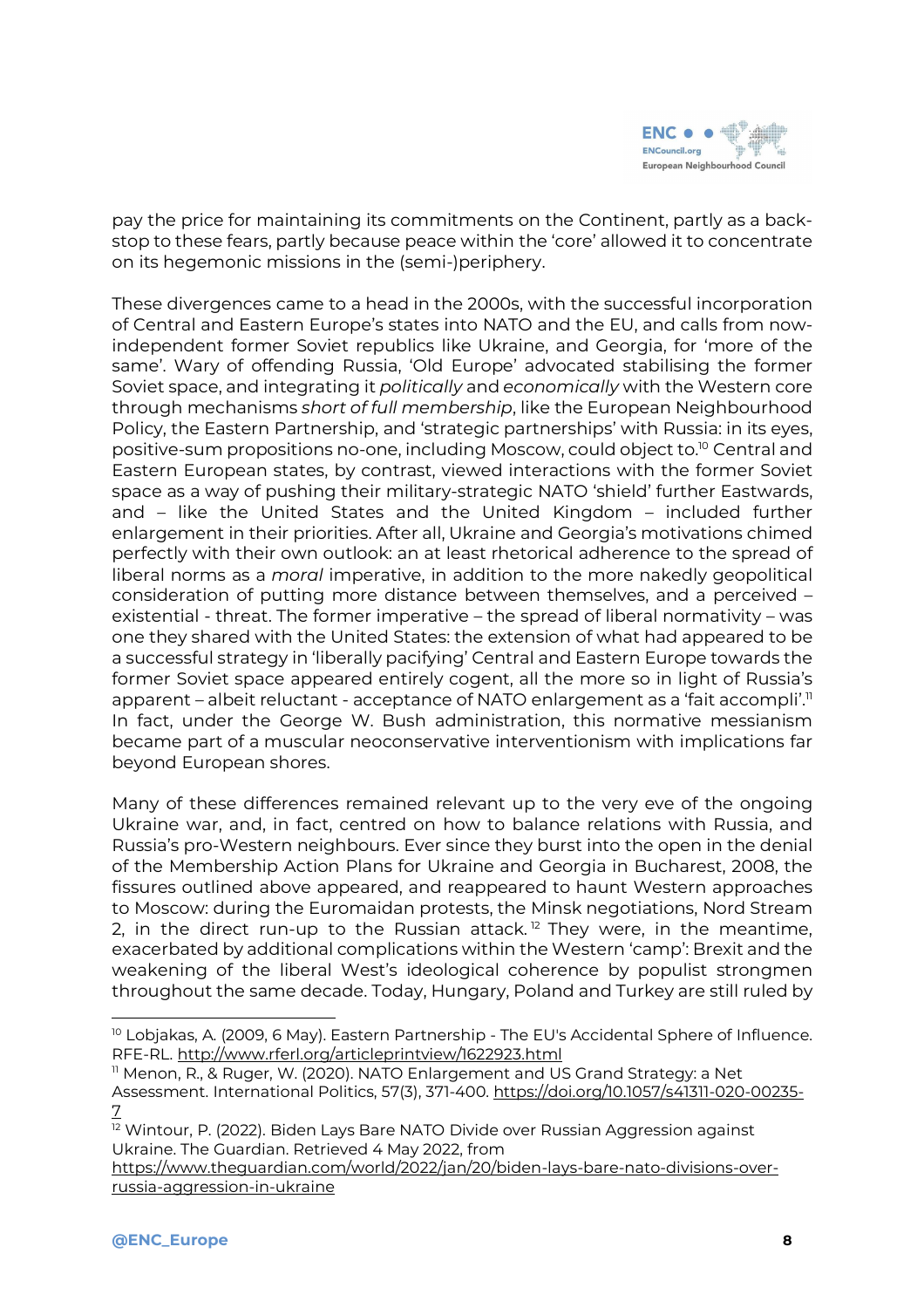

parties and politicians that could not be termed anything except illiberal, and Donald Trump's period in office provided a good indication of the kind of chaotic transactionalism associated with the still-looming danger of a populist takeover in the hegemon at the LIO's very core.

## <span id="page-8-0"></span>**War in Ukraine: a Liberal Rebirth?**

Recent months have seen a reinvigoration of purpose in both pillars of the post-Cold War liberal project in Europe: NATO and the European Union. The initial shock of Putin's aggression has tempered the differences that marked much of both projects during the previous years. While a reluctant consensus has emerged on the impossibility of Ukraine joining the alliance even in the medium-term, even those states formerly invested in political and economic engagement with Russia – France, and, especially, Germany – have moved towards geopolitical assertiveness. Nord Stream 2 – a major bone of contention since its conception – is, for all intents and purposes, dead.<sup>13</sup> Finland and Sweden are knocking on NATO's doors.<sup>14</sup> The emphasis today is on unity and resolve: two elements which, some say, may lead to a complete defeat of Putin's Russia and a return to a perhaps improved version of the 'peace and security' promised by the LIO – but never quite achieved  $-$  in previous decades.<sup>15</sup>

But there are distinct limits to the extent to which this 'reinvigoration' of the West can represent a rebirth of the LIO, both within Europe, and beyond, for two reasons. Firstly, the vision of an ultimate victory of the LIO inevitably resulting from the Ukraine war is fundamentally flawed. For reasons I outline below, the new-found unity of purpose is still vulnerable to any number of internal and external developments, including continued polarisation, and the re-emergence of populism in core states, a Russian victory – however defined – or – paradoxically - a Russian collapse, or a dramatic escalation on the battlefield. Secondly, if the German vision of a Europe from the Atlantic to the Urals held together through mutually beneficial trade and light-touch integration is dead, so is the American and East European view of peace achieved through the unfettered expansion of liberal normativity, or its promotion in, or imposition on the wider world. As a consequence, the likely outcome of this conflagration is not the state of liberal Endof-History perfection hoped for by some in the West, but a messy compromise in a much more differentiated world, where a more fragile and vulnerable West will

<sup>15</sup> GOV.UK. (2022, 29 April). The Return of Geopolitics: Foreign Secretary's Mansion House Speech at the Lord Mayor's 2022 Easter Banquet. Retrieved 4 May from [https://www.gov.uk/government/speeches/foreign-secretarys-mansion-house-speech-at](https://www.gov.uk/government/speeches/foreign-secretarys-mansion-house-speech-at-the-lord-mayors-easter-banquet-the-return-of-geopolitics)[the-lord-mayors-easter-banquet-the-return-of-geopolitics](https://www.gov.uk/government/speeches/foreign-secretarys-mansion-house-speech-at-the-lord-mayors-easter-banquet-the-return-of-geopolitics)

<sup>&</sup>lt;sup>13</sup> Weise, Z. (2022). Germany Shelves Nord Stream 2 Pipelines. Politico. Retrieved 4 May 2022, from <https://www.politico.eu/article/germany-to-stop-nord-stream-2/>

<sup>&</sup>lt;sup>14</sup> RFE-RL. (2022, 13 April). With Eye on Russia, Finland, Sweden Move toward NATO Membership. Retrieved 4 May from [https://www.rferl.org/a/nato-finland-sweden](https://www.rferl.org/a/nato-finland-sweden-membership-russia/31801570.html)[membership-russia/31801570.html](https://www.rferl.org/a/nato-finland-sweden-membership-russia/31801570.html)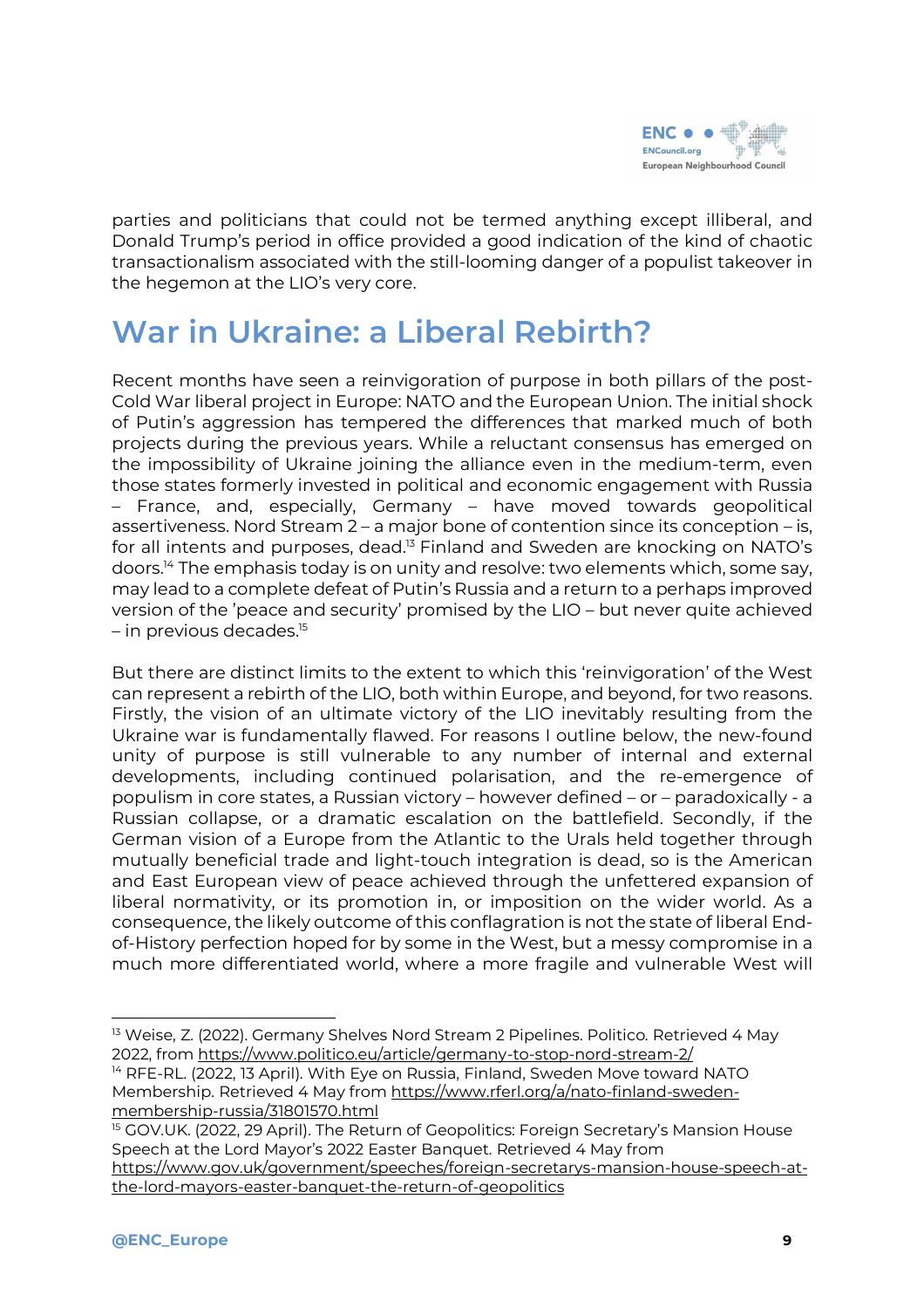

have to operate within a post-liberal geopolitical logic, rather than the global 'rulesbased order' as imperfectly conceived in the early 1990s.

In spite of all consolidation around Ukraine, and recent successes in warding off populism in the Western 'core', systemic problems within liberalism endure: the hollowing out of democratic politics, and uncontrolled inequality and precarity are now joined by the greatest cost-of-living crisis in decades to create potentially fertile grounds for populist trouble in the future. It is important to remember the extent to which the United States' co-ordinated engagement with its transatlantic allies is a product of the 2020 election; and, also, that repeats of the latest election in France – where the takeover of a power at the core of the EU project by Europhobic, populist force was avoided *for now* – cannot be taken for granted. It is equally significant that we are currently only at the beginning of one of the greatest declines in global prosperity in the post-World War Two era.<sup>16</sup> With the economic consequences of the Ukraine crisis forecast by many to have a lasting effect - especially in Europe - <sup>17</sup> and countries like Germany undergoing a 'Zeitenwende' by having to shift scarce resources towards their long-underfunded military budgets,<sup>18</sup> the resilience of Western societies in adapting to these new circumstances will remain key in maintaining the coherence of the Western alliance: the coming to power of any populist force in a major power-centre would put not just the current consensus around Ukraine, but the whole institutional infrastructure of the liberal West under serious jeopardy.

The coming elections in the United States – later this year, and in 2024 – will present crucial chokepoints. Their significance goes beyond a return to the transactionalism, and the neglect and side-lining of domestic and international institutions during the – *as yet* first and only - Trump presidency.<sup>19</sup> The 'norms and values' that hold together the Western alliance can manage the 'exception' of illiberal regimes in minor states and perhaps even middle powers like Hungary's and Turkey's. To see the great power at its very core descend into what would probably become a deep constitutional crisis would make it very difficult indeed to hold things together over the medium- or longer term. The divergence in priorities and values seen during a period of acute geopolitical disturbance would be unprecedented; and it would be precisely the kind of turmoil the Kremlin is likely hoping for in its currently quite desperate position.

<sup>&</sup>lt;sup>16</sup> Guénette, J. D., Kenworthy, P., & Wheeler, C. (2022). Implications of the War in Ukraine for the Global Economy. World Bank Group.

<sup>17</sup> Borrell, J. (2022, 14 March). The War in Ukraine and Its Implications for the EU. European Commission. Retrieved 4 May from [https://www.eeas.europa.eu/eeas/war-ukraine-and-its](https://www.eeas.europa.eu/eeas/war-ukraine-and-its-implications-eu_en)[implications-eu\\_en](https://www.eeas.europa.eu/eeas/war-ukraine-and-its-implications-eu_en)

<sup>&</sup>lt;sup>18</sup> Kunertova, D. (2022). European Defence Policy: Zeitenwende, Ltd. CSS - ETH Zurich. [https://ethz.ch/content/dam/ethz/special-interest/gess/cis/center-for-securities](https://ethz.ch/content/dam/ethz/special-interest/gess/cis/center-for-securities-studies/pdfs/CSSAnalyse304-EN.pdf)[studies/pdfs/CSSAnalyse304-EN.pdf](https://ethz.ch/content/dam/ethz/special-interest/gess/cis/center-for-securities-studies/pdfs/CSSAnalyse304-EN.pdf)

<sup>&</sup>lt;sup>19</sup> Schake, K. (2019). Back to Basics: How to Make Right What Trump Gets Wrong Searching for a Strategy. Foreign Affairs, 98, 36.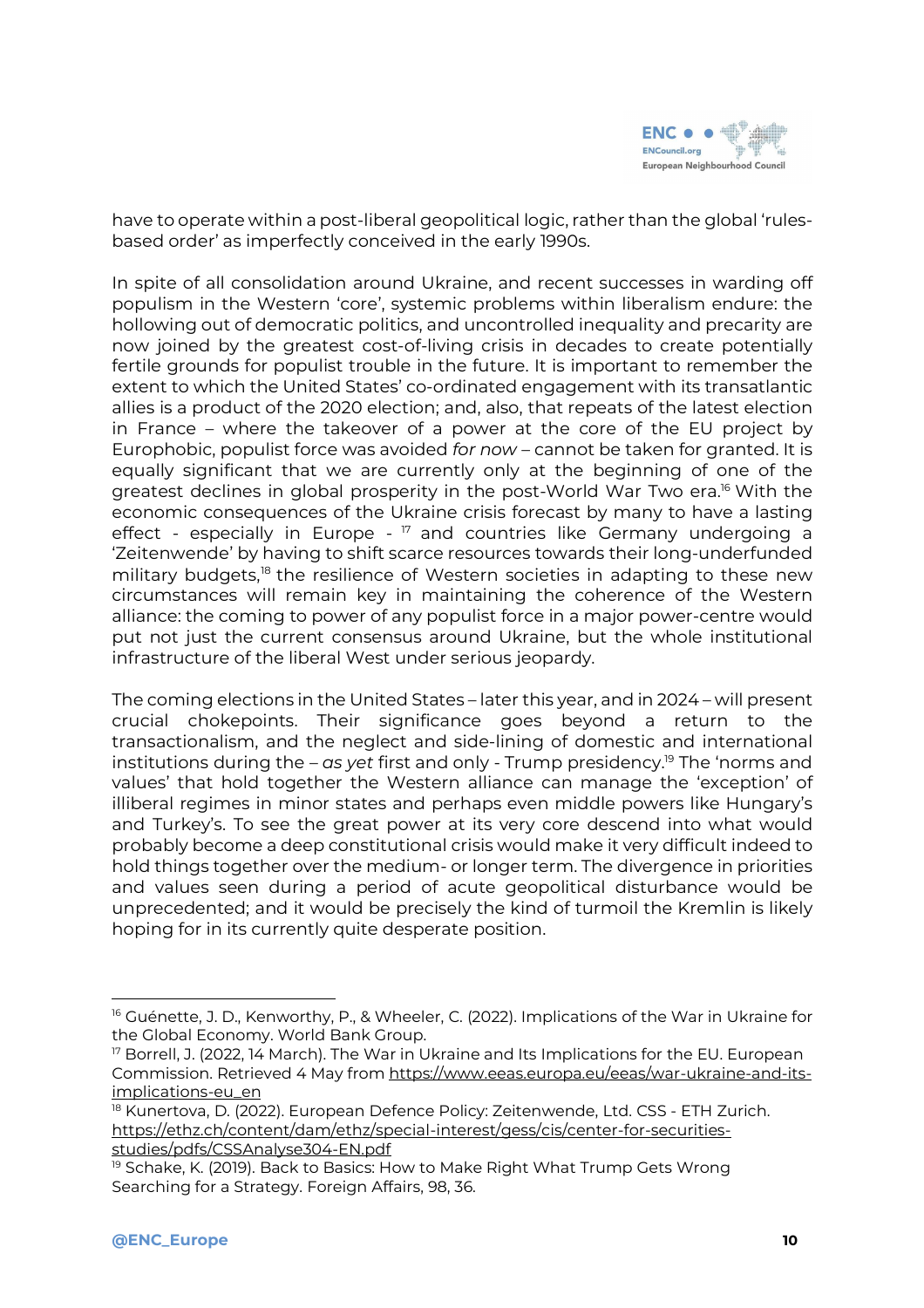

This comes in addition to possible stresses on Western cohesion emanating from developing events on the ground: the current consensus on limiting NATO involvement to the provision of weaponry and intelligence may be put under strain in any number of scenarios. The first uncertainty concerns possible divergences in 'old' Western and Central/Eastern European reactions to both Russian success, and failure: might a collapse of the Ukrainian defences lead to calls – by, for instance, CEE states and the UK - for a move beyond the mere provision of weaponry, or for engagement and an acceptance of the fait accompli? Conversely, would successful Ukrainian advances in the East and the potential cornering of the Putin regime result in continued consensus, or would voices emerge against going all the way in light of what would probably become a staccato of angry threats from Moscow? And what if the Putin regime further escalated the already ongoing crimes against humanity throughout the territories it would end up controlling? Would the 'united front' hold, or would there be a divergence between the urge to 'do something' in the face of the ultimate crime, and a refusal to intervene in the light of the nuclear element – an element that apparently no maintains its Cold-War status as the absolute deterrent for significant parts of the Western policymaking community? It is fair to assume that differences on such questions would resurface should the momentum of war move too far either way.

However these differences are resolved, the old liberal logic of an ever-expanding Kantian 'zone of peace', and of a world order based on liberal-internationalist principles will be hard to maintain, or restore in the future. Depending on Ukraine's status at war's end – anywhere between the two extremes of its conquest by Moscow or victory over Russia – a hard boundary will have been drawn for the previous mechanisms by which order was ensured on the continent, either East or West of contemporary Ukraine. The template based on a continuous expansion of liberalism on the European continent will likely have run its course: the most Kantian of regional projects – the EU – will have had to transform into something more openly geopolitical, or see itself consigned to irrelevance, not least because both a 'victorious' (in the Pyrrhic sense) or defeated Russia will likely continue to pose a major problem for the Liberal West and the LIO. In either guise, it will likely remain a disruptive force to any form of order that might ensue: it will either be too arrogant or too weak, too isolated or too chaotic to be receptive to liberal norms in the foreseeable future.

The question would then inevitably revolve on what to do next: would there be a long-term consensus on when to remove sanctions, or on reducing Russia to larger version of North Korea by maintaining sanctions ad infinitum? It is easy to imagine major fissures opening up within the West on relations with Russia, either out of fear – for an uncontrolled collapse – or out of greed – for its ample natural resources. When it comes to fear, as the North Korean experience shows, dealing with an isolated, nuclear-armed rogue regime – which Russia is well on the road to becoming – is challenging, even if that regime does not claim great power status,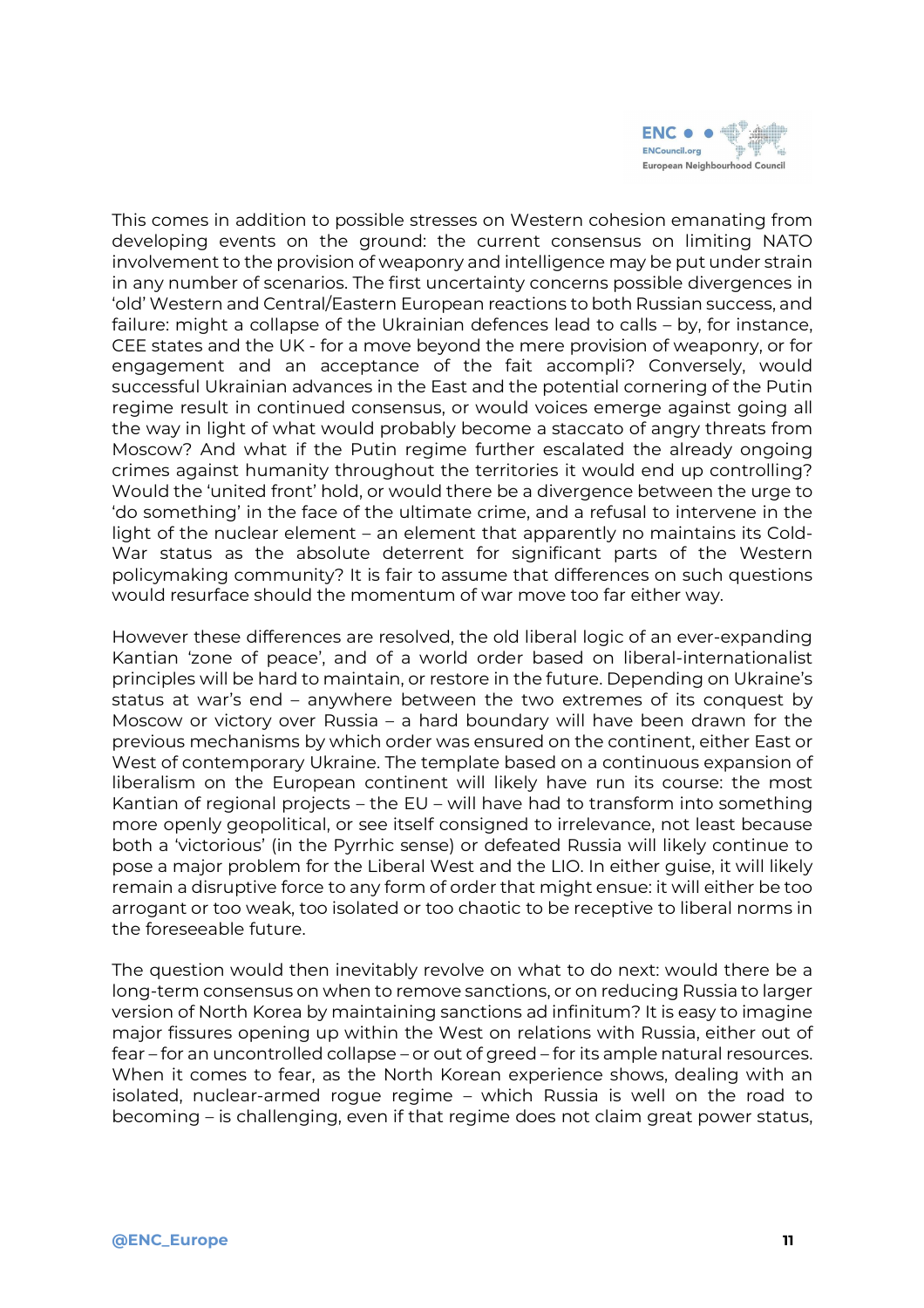

and the number of directly relevant actors is limited to six;<sup>20</sup> in Russia's case, one will have to multiply the number of actors by several times, and add potentially disastrous *great/regional power* failure into the mix. As regards greed, the days of energy dependence may be past, but, as the Russian elite appears to know, its resources do represent a major temptation for industrialised economies. And in a world where the Ukraine conflict has been semi-resolved, or frozen into an indefinite status-quo, dangling them before Western states as the shock of the 2022 invasion fades and economic necessity bites may prove a profitable dividing tactic should the situation settle into something more stable.

Finally, any number of differences could emerge in relations with China. There appears to be an emerging consensus on a move away from a type of globalised interdependence blind to hard geopolitical realities, and a more blinkered faith in the inevitability of democratisation; but China still remains the world's largest single market by population, and the question as to how far exactly Western allies must go in de-coupling from an economy still so central to its supply chains remains an open one. The idea that the resolve shown by NATO and the West will have a dissuasive effect on its designs on Taiwan, and its stated interests in the Asia-Pacific region is also flawed. There is no indication whatsoever that China's red lines – Taiwan's independence, claims on the South China Sea – will fade or harden depending on events in Eastern Europe.

In fact, a long-term conflict in Europe may just as well lead to *more* rather than *less* assertiveness on its part as it sees Western powers – and their finite resources - tied up in a major war. Neither is there is a straight line between today's new-found purpose in Europe, and an expansion of responsibilities towards a strategic theatre halfway round the world. The point that NATO should expand its responsibilities towards Asia is already controversial in itself, while the question as to whether Europeans will deliver on their promise to step up to the plate in terms of defence expenditures remains open – and yet another potential source of tensions going forward, along with the future of a European Defence Policy, and the division of labour between the EU and NATO.<sup>21</sup> Will the old free-riding problem continue to haunt the West, just as the United States' and others' global responsibilities come calling at the opposite side of Eurasia, putting it before an unpalatable choice?

Even over the longer term, a move towards a complex geopolitical competition between the West and other power-centres – one replete with pitfalls and dilemmas - will thus likely be the result of the current conflagration, rather than a return to a liberal 'rules-based order' as understood for most of the post-Cold War era. NATO, an alliance with thirty members and an institutional history of decades, will have potential fissures and conflicts aplenty to be managed. How realistic, then, are proposals for a grand global alliance of democracies or a 'network of

<sup>&</sup>lt;sup>20</sup> Arms Control Association. (2022, January). The Six-Party Talks at a Glance. Retrieved 4 May from <https://www.armscontrol.org/factsheets/6partytalks>

<sup>&</sup>lt;sup>21</sup> Michaels, J. H. (2021). 'A Very Different Kind of Challenge'? NATO's Prioritization of China in Historical Perspective. International Politics. <https://doi.org/10.1057/s41311-021-00334-z>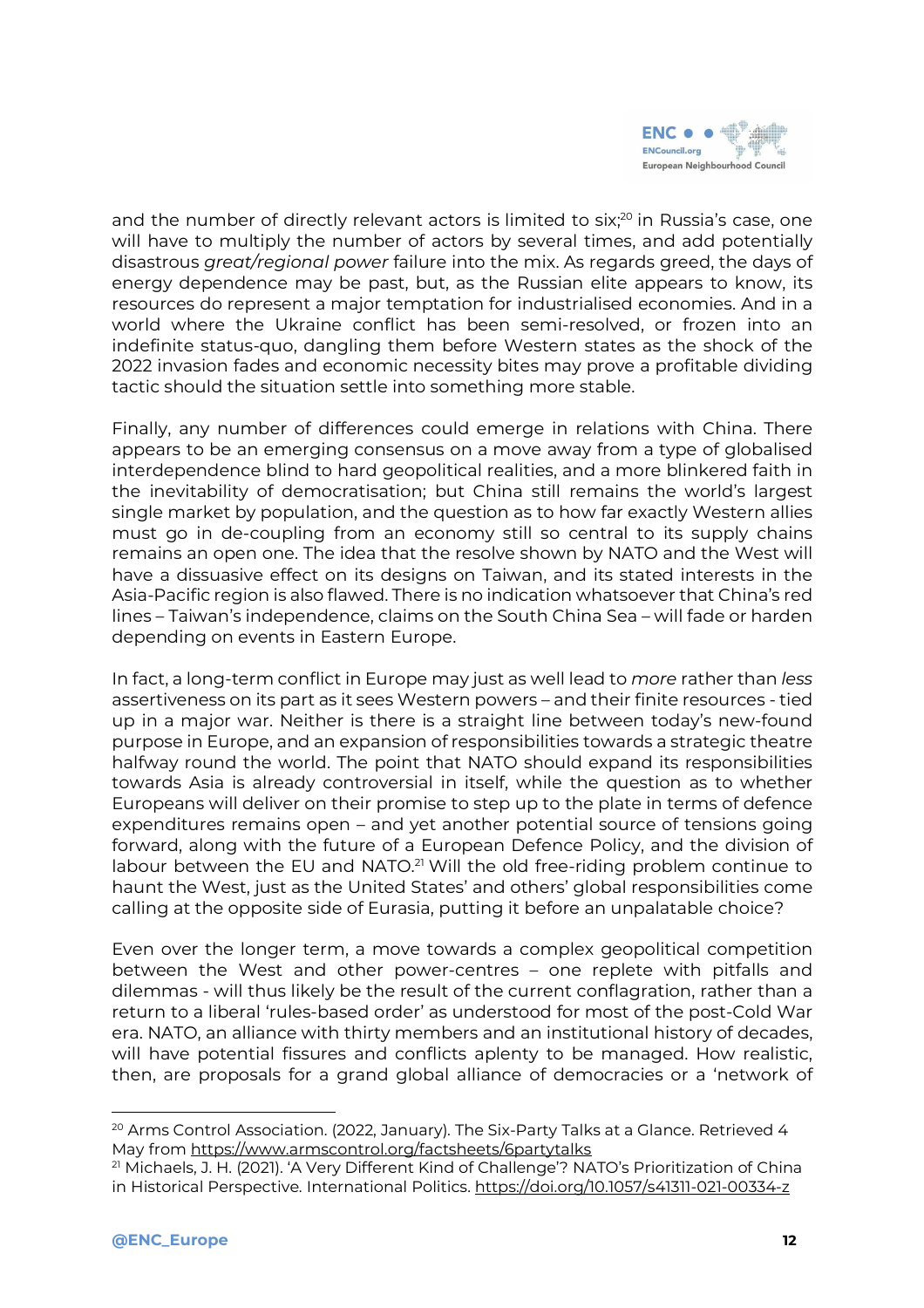

liberty' – voiced by, among others, Liz Truss? $22$  Two points of contradiction can be identified in such ambitious schemes: firstly, between the need for legitimacy and the danger of hegemonic imposition over those states and societies which, for a variety of reasons, might choose to stay outside such initiatives; and, secondly, between the need for geopolitical effectiveness and the liberal 'norms and values' which such 'networks' would likely claim to advocate.

The assumption appears to be that where the West leads, the rest will follow. But with the West itself potentially facing tensions in coming years, not to mention the rest's increasing sense of independence decades after decolonisation – UNGA votes notwithstanding – 'keeping things together' may prove too much of a challenge if ambitions exceed reality, especially when such a network comes to be perceived as an attempt to re-assert global hegemony by the West. The idea that 70 years after decolonisation, formerly colonial Western democracies could automatically count on their counterparts in the developing world to do their bidding may very well be overly optimistic; there is a danger of the kind of heavyhandedness that might end up in a resentment born from perceived neo-colonial imposition, especially if such a network were to be centred on an exclusive number of wealthy, developed nations.

Conversely, geopolitical competition may also lead to many more of the kind of uneasy compromises with dictatorships seen during the Cold War than was the case in the immediate post-Cold War era. That this could be done while also pushing global liberal normativity appears far-fetched. Liberal democracies will be faced with an uneasy choice between emptying the notion of a global 'liberaldemocratic alliance' of its meaning through a compromise on their norms and values, or acknowledging the post-liberal nature of both the existing order, and their broader, geopolitically driven alliances: Turkey's blocking of Finland and Sweden's NATO membership bids could be seen as an early and partial harbinger of such dilemmas. In any case, the LIO as we've known it will be a thing of the past. And it would perhaps behoove the West to add a measure of humility in light of the task at hand, for instance, by moving away from the pretence that it, and it alone, represents the 'civilised world', or the 'International Community': turns of phrase which, in themselves, betray an outdated mindset that might not chime well societies of the global South, or provide clarity of vision in a fundamentally modified world.

## <span id="page-12-0"></span>**Conclusion: Muddling Through**

The likely future scenario for the International Order is one that is inherently messy, and unpredictable. In between the far-fetched idea of unfettered Western unity and liberal hegemony, and a complete collapse in reaction to the fissures outlined

<sup>&</sup>lt;sup>22</sup> GOV.UK. (2021, 8 December). Building the Network of Liberty: Foreign Secretary's Speech. Retrieved 5 May from [https://www.gov.uk/government/speeches/foreign](https://www.gov.uk/government/speeches/foreign-secretary-liz-truss-building-the-network-of-liberty)[secretary-liz-truss-building-the-network-of-liberty](https://www.gov.uk/government/speeches/foreign-secretary-liz-truss-building-the-network-of-liberty)